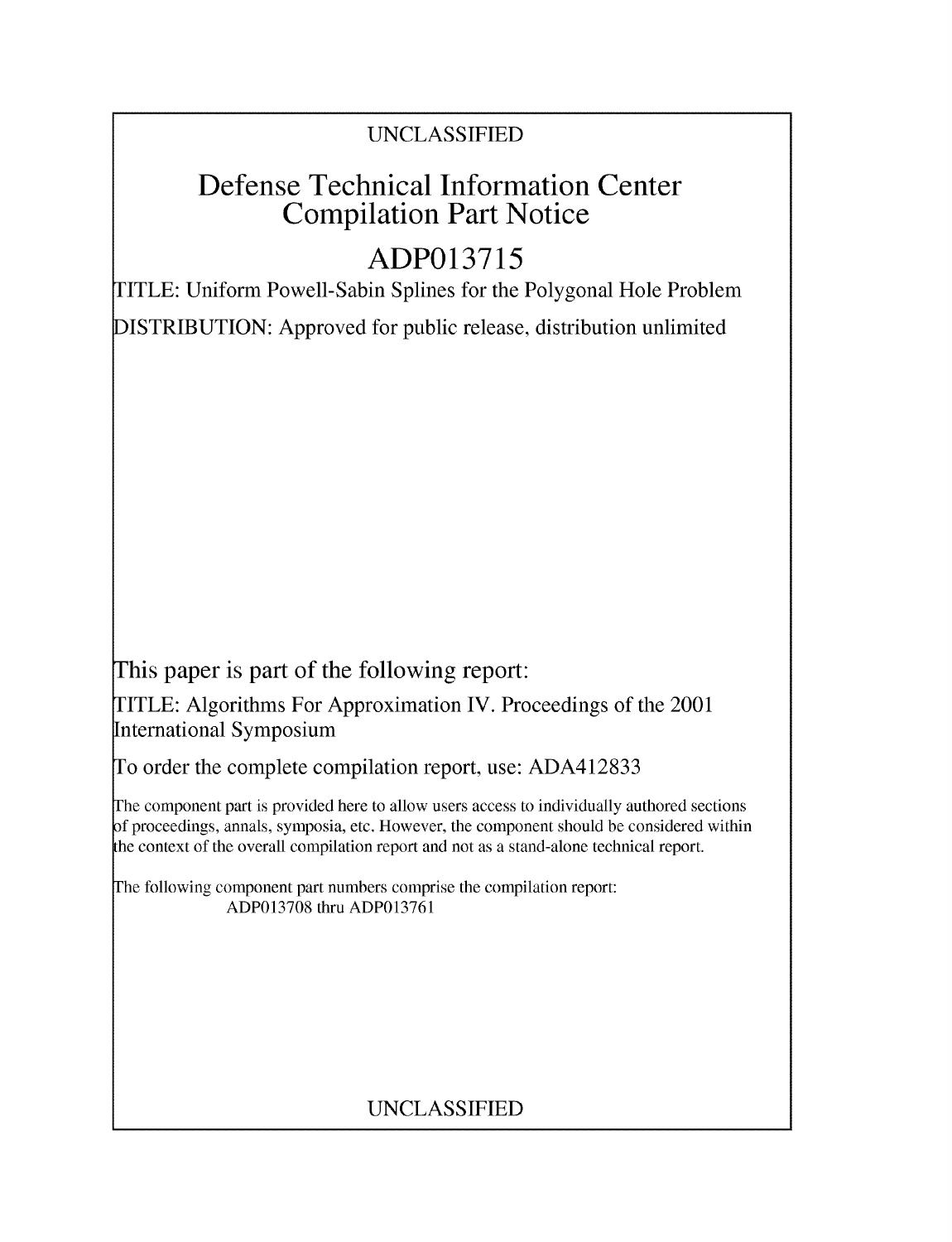# Uniform Powell-Sabin splines for the polygonal hole problem

# Joris Windmolders and Paul Dierckx

Department of *Computer Sciences, Kath.* University Leuven, Belgium. Joris.Windmolders@cs.kuleuven.ac.be, Paul.Dierckx@cs.kuleuven.ac.be

#### Abstract

An algorithm is described for smoothly filling in a polygonal hole in a surface, with a parametric uniform Powell-Sabin spline surface patch. It uses interpolation and subdivision techniques for iteratively determining an approximating solution. No assumptions are made about the surrounding surface. The user has to provide routines for calculating the curve points and the unit surface normal along the edge, as well as the unit tangent vector of the edge curves, parametrized on the unit interval.

# 1 Introduction

A classical problem in CAGD is to fill in a hole, bounded by a set of surfaces. This problem has already been addressed in the literature (e.g. [1, 2, 4]). In most cases, assumptions are made on the bounding surfaces. In this paper, we present an algorithm for filling in a 3, 4, 5 or 6-sided hole that makes no assumptions on the surrounding surfaces, and therefore it is generally applicable. On the other hand, the filling patch will meet the given boundary curves approximately. The input of our algorithm (see Figure 1) consists of the boundary curves p which join at their endpoints. Furthermore, the user should provide the unit tangent vector  $\vec{\gamma}$  to the boundary curves at any point, and the unit normal vector  $\vec{n}$  to the surrounding surface at any curve point except the endpoints, where the tangent vectors of the joining curves are needed only (see Figure 1 again). For other (interior) curve points, our algorithm will calculate a unit vector  $\vec{\delta} = \vec{n} \times \vec{\gamma}$ , which will be called the (unit) cross-boundary tangent vector. It shall be referred to as if it were provided by the user. We will calculate a filling surface patch that interpolates the user supplied boundary curves and has the same surface normal in a number of points. This will leave us some degrees of freedom, which we will use to fit the curve and the cross-boundary tangent vector in between each pair of interpolation points. In section 2 we briefly recall the basic properties of uniform Powell-Sabin splines. Section **3** explains how we can benefit from these properties to use UPS-splines for the polygonal hole problem. Section 4 explains our algorithm in detail. Finally we remark that on the pictures, we will denote 2D and 3D entities interchangebly; therefore most pictures reflect the situation only schematically.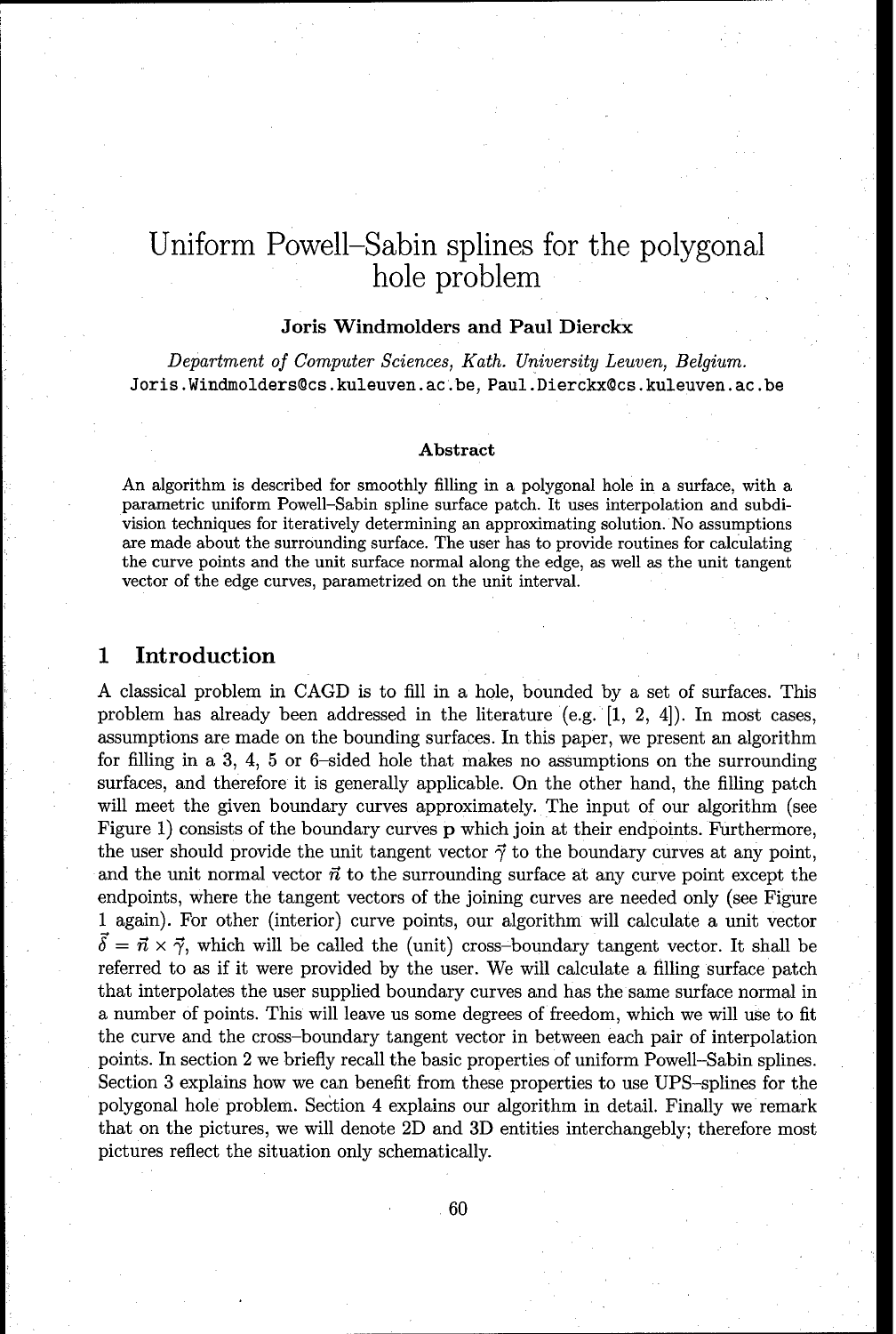Uniform *Powell-Sabin splines* 61



#### FIG. 1. User supplied data.

# 2 Uniform Powell-Sabin splines

This section recalls the main properties of Uniform Powell-Sabin splines. For details, we refer to the original papers [3, 5].

By  $S_2^1(\mathbb{\Delta}^*)$  we denote the linear space of uniform Powell-Sabin splines (in the sequel called UPS-splines), i.e., piecewise quadratic polynomials on a uniform triangulation  $\Delta$ (which means that all triangles are equilateral and have the same size) of a polygon  $\Omega$ , where  $\Delta^*$  is a PS-refinement of  $\Delta$ . The boundary of  $\Omega$  will be called  $\delta\Omega$ , whereas the boundary of the triangulation will be referred to as  $\delta\Delta$ . The vertices of  $\Delta$  are denoted  $V_i, i = 1, \ldots, n$ , and its triangles are  $\rho_i, i = 1, \ldots, m$ . These splines have global  $C^1$ continuity on  $\Delta^*$ . Any  $s(u, v)$  has a unique B-spline representation

$$
\mathbf{s}(\mathbf{u}, \mathbf{v}) = \sum_{i=1}^{n} \sum_{j=1}^{3} \mathbf{c}_{i,j} \mathbf{B}_{i}^{j}(\mathbf{u}, \mathbf{v}), \quad (\mathbf{u}, \mathbf{v}) \in \Omega,
$$
 (2.1)

where the locally supported basis functions form a convex partition of unity and  $c_{i,i} \in \mathbb{R}^3$ are the control points. It follows that  $s(u, v)$  belongs to the convex hull of  ${c_{i,j}}_{i,j}$ . Furthermore, one can prove that the control triangles, being defined as  $T_i(c_{i,1}, c_{i,2}, c_{i,3})$ ,  $i = 1, \ldots, n$ , are tangent to the surface at  $s(V_i)$ . Due to the local support of  $B_i^j$ , a change to  $c_{i,j}$  will only affect  $s(u, v)|_{M_i}$ , i.e., the restriction of  $s(u, v)$  to the molecule of  $V_i$ , being the set of triangles  $\rho_j$  that have  $V_i$  as a vertex. This indicates that we have a useful representation for  $C<sup>1</sup>$ -continuous surfaces, without being restricted to a rectangular domain, and still enjoying the interesting features of the classical B-spline representation for tensor product splines.

### 2.1 Subdivision

In [5] we present a subdivision scheme for UPS-splines. Let  $\Delta_r$  be a uniform refinement of  $\Delta$ , obtained by midedge subdivision. For a given  $s(u, v)$  on  $\Delta$ , the representation  $(2.1)$  on  $\Delta_r$  can be calculated using convex barycentric combinations of the control points only. First, a new control triangle along each edge  $V_iV_j$  is calculated as illustrated in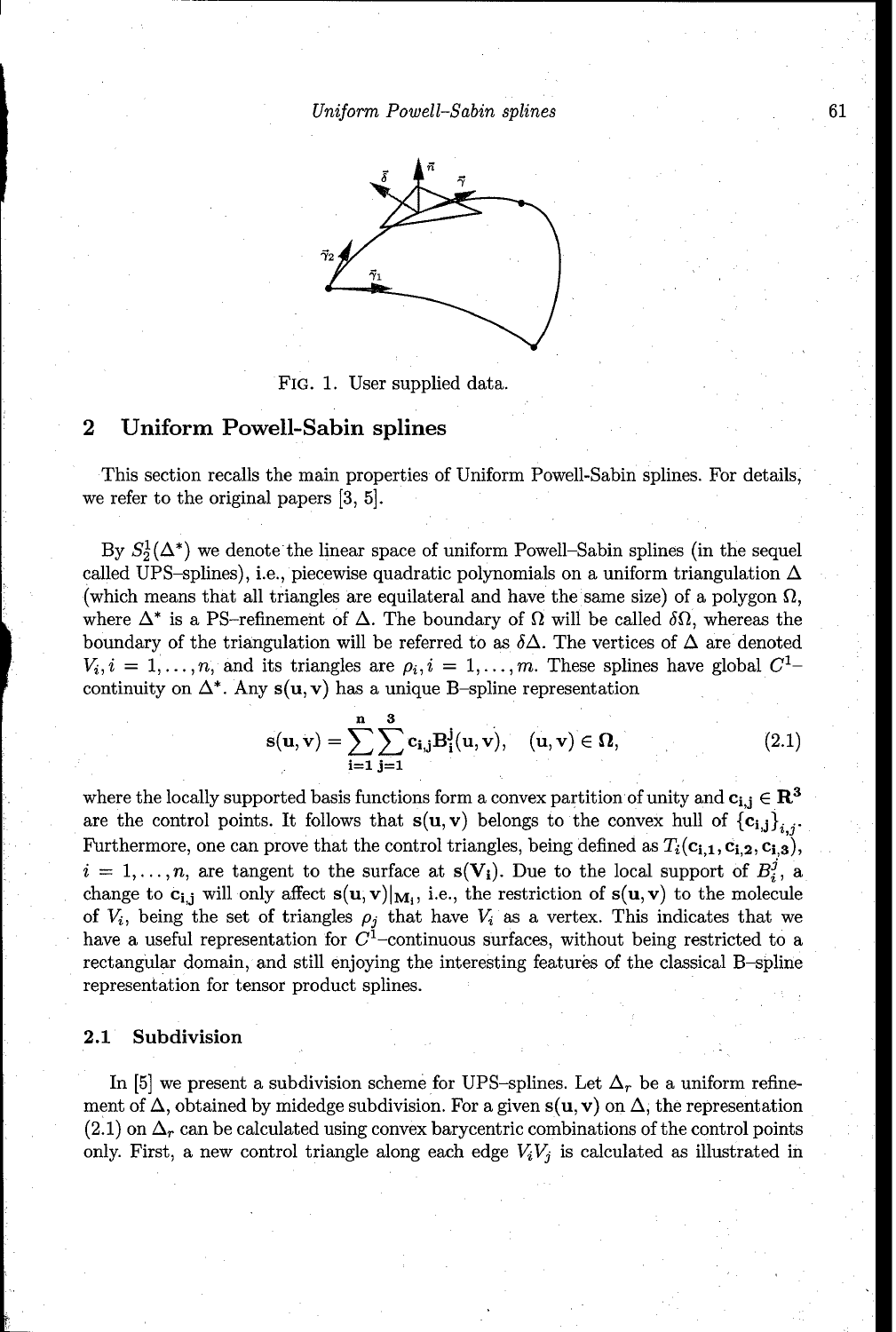62 *J.* Windmolders and *P. Dierckx*



FIG. 2. Subdivision and Bézier points.

Figure 2, left, for the bottom edge of a triangle  $\rho_l(V_i, V_j, V_k) \in \Delta$ :<br>  $\left\{ C_1 = \frac{1}{2}(C_1 \cdot 2 + C_2 \cdot 3) \right\}$ 

$$
\begin{cases}\n\mathbf{c}_1 = \frac{1}{2} (\mathbf{c}_{1,2} + \mathbf{c}_{1,3}) \\
\mathbf{c}_2 = \frac{1}{2} \mathbf{c}_{j,1} + \frac{1}{4} (\mathbf{c}_{1,2} + \mathbf{c}_{j,2}) \\
\mathbf{c}_3 = \frac{1}{2} \mathbf{c}_{j,1} + \frac{1}{4} (\mathbf{c}_{1,3} + \mathbf{c}_{j,3}).\n\end{cases}
$$
\n(2.2)

Next, the control triangles at the original vertices are rescaled: for example,

$$
\begin{cases}\n\mathbf{c}'_{1,1} = \frac{2}{3}\mathbf{c}_{1,1} + \frac{1}{6}(\mathbf{c}_{1,2} + \mathbf{c}_{1,3}) \\
\mathbf{c}'_{1,2} = \frac{2}{3}\mathbf{c}_{1,2} + \frac{1}{6}(\mathbf{c}_{1,3} + \mathbf{c}_{1,1}) \\
\mathbf{c}'_{1,3} = \frac{2}{3}\mathbf{c}_{1,3} + \frac{1}{6}(\mathbf{c}_{1,1} + \mathbf{c}_{1,2}).\n\end{cases}
$$
\n(2.3)

They are still tangent to the surface at their barycenter, but their area is only a quarter that of the former control triangles. Therefore they connect tighter to the surface.

#### 2.2 The piecewise B6zier representation

Another important property of the B-spline representation for UPS-splines, is that the piecewise Bézier representation can be calculated from  $(2.1)$  using simple convex barycentric combinations of the control points. In particular, focus an edge  $V_iV_i$  of  $\Delta$ (see Figure 2, right). The Bézier points of the edge curve can be found from:

$$
s(V_i) = p_i = \frac{1}{3}(c_{i,1} + c_{i,2} + c_{i,3}), \quad s(V_j) = p_j = \frac{1}{3}(c_{j,1} + c_{j,2} + c_{j,3}), \quad (2.4)
$$

$$
\mathbf{u_i} = \frac{1}{2}(\mathbf{c_{i,2}} + \mathbf{c_{i,3}}), \quad \mathbf{u_j} = \frac{2}{3}\mathbf{c_{j,1}} + \frac{1}{6}(\mathbf{c_{j,2}} + \mathbf{c_{j,3}}), \quad \mathbf{r_{i,j}} = \frac{1}{2}(\mathbf{u_i} + \mathbf{u_j}).
$$
 (2.5)

This is a piecewise quadratic Bézier curve, which means that  $\mathbf{p_i}$ ,  $\mathbf{r_{i,i}}$  and  $\mathbf{p_i}$  are surface points, and that  $\mathbf{u}_i - \mathbf{p}_i$  and  $\mathbf{p}_j - \mathbf{u}_j$  are tangent to the surace at  $\mathbf{p}_i$ , resp.  $\mathbf{p}_j$ . Assuming a (counterclockwise) ordering of the boundary vertices  $V_i \in \delta \Delta$ , the edge curve from  $s(V_i)$  to the next adjacent point  $s(V_i)$  will be denoted  $e_i(u, v)$ .

# **3** Application to the polygonal hole problem

Recall that our goal is to calculate a UPS-spline filling a hole in a surface, given by a set of bounding curves (denoted p), their derivatives  $\vec{\gamma}$  and the cross-boundary tangent vectors  $\delta$ . The UPS-patch will fit these curves approximately along its boundary. In the first place, interpolation of the given data at the vertices  $V_i \in \delta \Delta$  is achieved. This leaves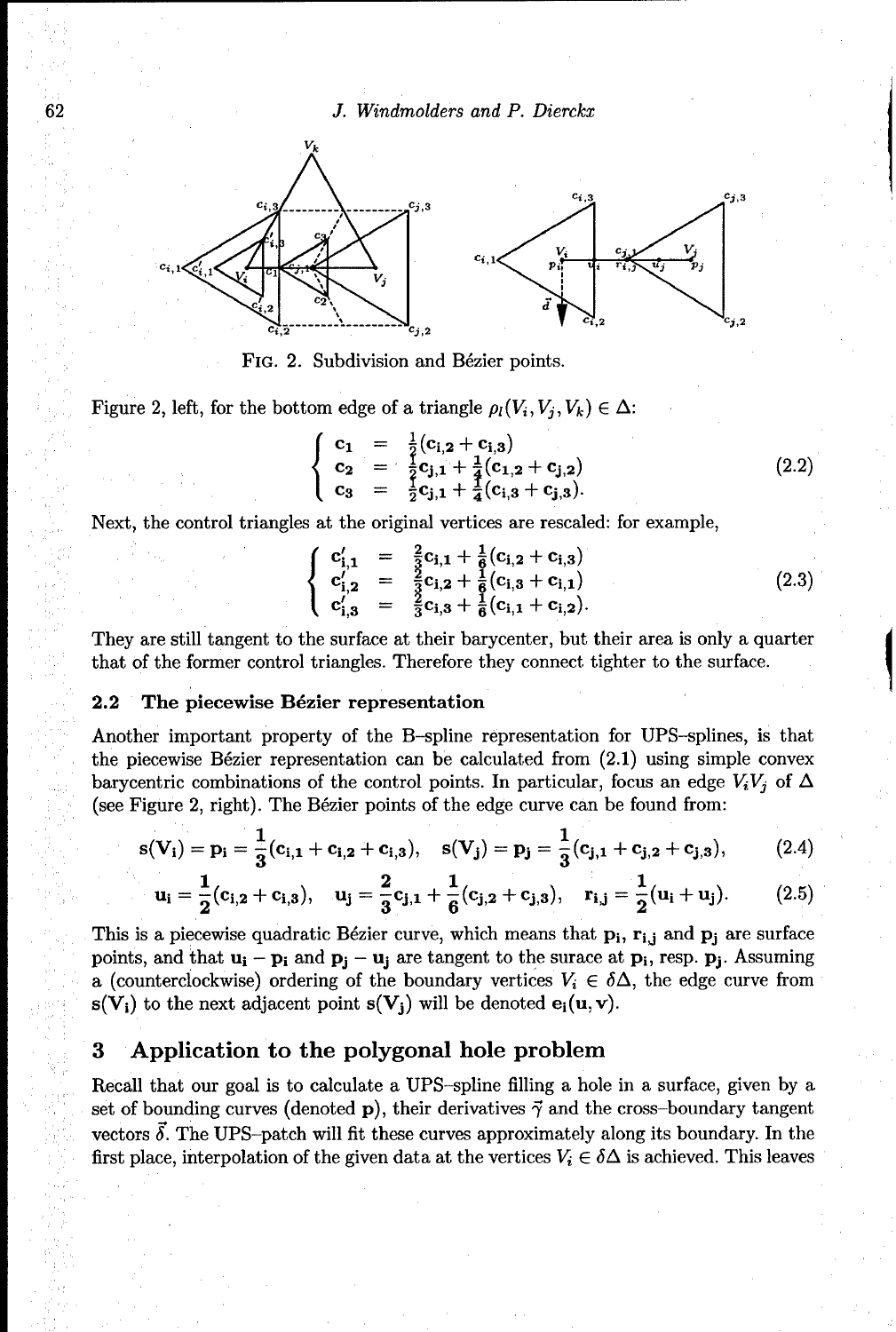Uniform *Powell-Sabin splines* 63



FiG. 3. Tangent and cross-boundary tangent vectors.

some degrees of freedom allowing to fit the given curves. In the sequel we shall denote the user supplied data, evaluated at  $V_i$ , by  $(\mathbf{p_i}, \vec{\gamma_i}, \delta_i)$ .

#### 3.1 Interpolating UPS-splines and degrees of freedom

In order to obtain interpolation we determine a control triangle  $T_i$  in the tangent plane spanned by  $\mathbf{p_i} + \epsilon \vec{\gamma_i} + \nu \vec{\delta_i}$ ,  $\epsilon, \nu \in \mathbf{R}$ , such that  $s(\mathbf{V_i}) = \mathbf{p_i}$ . Curve point interpolation is simply expressed by (2.4). Furthermore, we let the tangent to  $e_i$  at  $V_i$  be parallel to  $\vec{\gamma}_i$ :

$$
\mathbf{u_i} - \mathbf{p_i} = \frac{1}{6} (\mathbf{c_{i,2}} + \mathbf{c_{i,3}}) - \frac{1}{3} \mathbf{c_{i,1}} = \alpha_i \vec{\gamma_i},
$$
(3.1)

where  $\alpha_i$  is a scaling factor. Next, we need the cross-boundary tangent vector of  $s(u, v)$ at  $V_i$  to be parallel to  $\vec{\delta}_i$ . Mapping the cross-boundary vector  $\vec{d}$  in the domain plane (see Figure 2, right) onto the control triangle yields a vector parallel with  $c_{i,2} - c_{i,3}$ :

$$
\mathbf{c_{i,2}} - \mathbf{c_{i,3}} = 2\beta_1 \overline{\delta}_i, \tag{3.2}
$$

where  $\beta_i$  is again a scaling factor.

Solving (2.4), (3.1) and (3.2) to  $c_{i,j}$  in terms of the unknown  $\alpha_i$  and  $\beta_i$  (further called the  $\alpha$ - and  $\beta$ -factors) yields

$$
\begin{cases}\n\mathbf{c}_{\mathbf{i},\mathbf{1}} &= \mathbf{p}_{\mathbf{i}} - \alpha_{\mathbf{i}} \vec{\gamma}_{\mathbf{i}} \\
\mathbf{c}_{\mathbf{i},\mathbf{2}} &= \mathbf{p}_{\mathbf{i}} + \frac{\alpha_{\mathbf{i}}}{2} \vec{\gamma}_{\mathbf{i}} + \beta_{\mathbf{i}} \vec{\delta}_{\mathbf{i}} \\
\mathbf{c}_{\mathbf{i},\mathbf{3}} &= \mathbf{p}_{\mathbf{i}} + \frac{\alpha_{\mathbf{i}}}{2} \vec{\gamma}_{\mathbf{i}} - \beta_{\mathbf{i}} \vec{\delta}_{\mathbf{i}}.\n\end{cases}
$$
\n(3.3)

These equations ensure that  $s(u, v)$  interpolates the given data at  $V_i \in \delta \Delta$ , and leaves us two degrees of freedom per vertex  $(\alpha_i \text{ and } \beta_i)$ . These scaling factors are related to the size of the control triangle. For example, subdivision by  $(2.3)$  divides  $\alpha_i$  and  $\beta_i$  by a factor of 2.

## **3.2** The fitting equations

We will now use these degrees of freedom to fit the user supplied data, in between each pair of adjacent interpolating vertices  $V_i, V_j \in \delta \Delta$ . First, the  $\alpha$ -factors at  $V_i$  and  $V_j$  are determined by trying to interpolate the curve **p** at the edge midpoint  $V_{i,j} = \frac{1}{2}(V_i + V_j)$ . From Section 2.2, the interpolation condition reads  $\mathbf{r}_{i,j} = \frac{1}{2}(\mathbf{u}_i + \mathbf{u}_j) = \mathbf{p}_{i,j}$ , where  $\mathbf{p}_{i,j}$ is the given curve point. Taking (2.5) and (3.3) into account, we have

$$
\alpha_i \vec{\gamma}_i - \alpha_j \vec{\gamma}_j = 4\mathbf{p}_{i,j} - 2(\mathbf{p}_i + \mathbf{p}_j) = \mathbf{q}_{i,j}.
$$
 (3.4)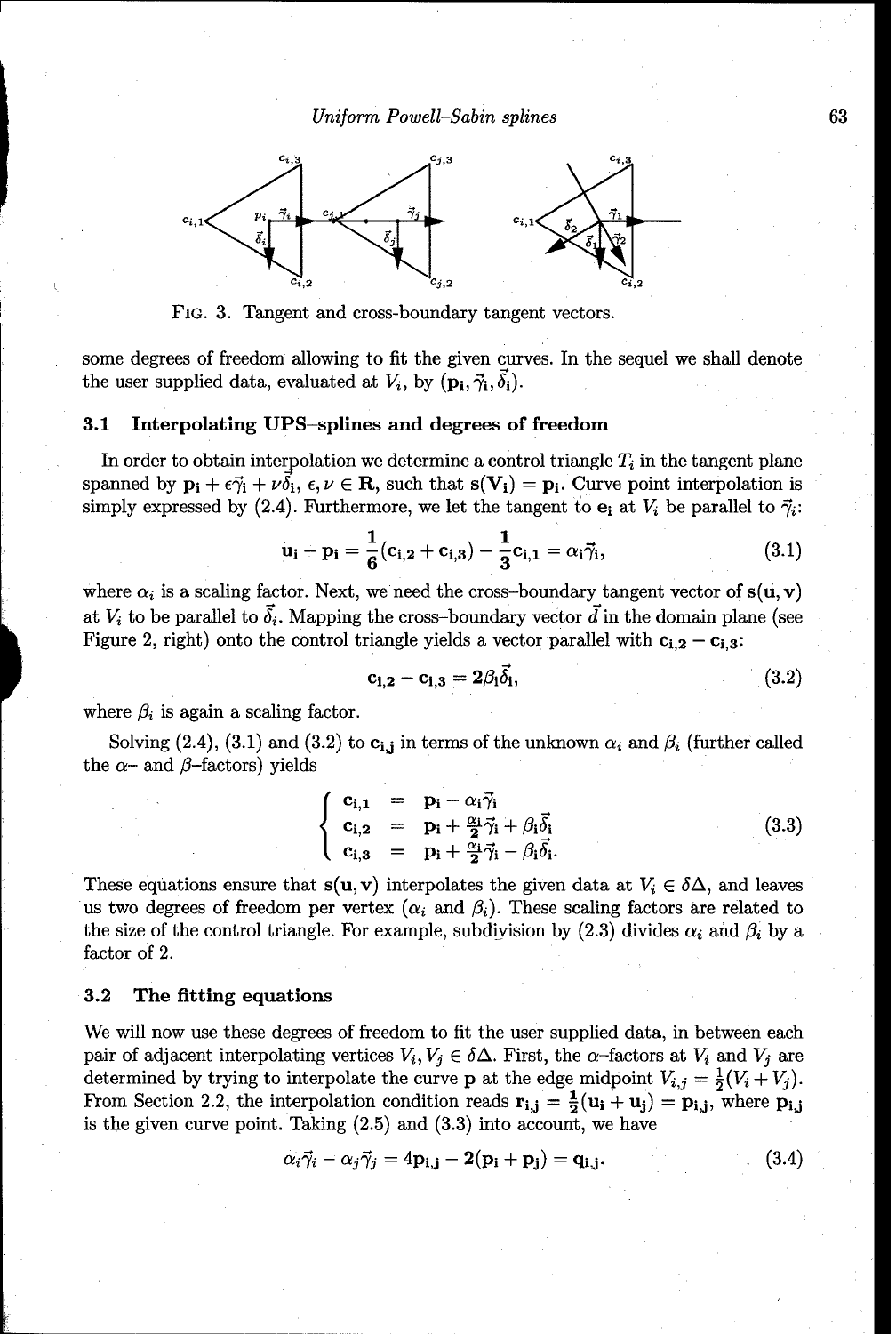64 *J.* Windmolders and *P. Dierckx*



**FIG.** 4. Consecutive iteration steps.

This is a system of 3 equations with (at most) 2 unknowns. It can be solved in the least squares sense.

Next, the  $\beta$ -factors at  $V_i$  and  $V_j$  are obtained by fitting the cross-boundary tangent vector at  $V_{i,j}$ . First, we derive a subdivision rule for the  $\beta$ -factors at the vertices of  $\Delta$ from  $(2.2)$  and  $(3.2)$ :

$$
\beta'_{i,j}\vec{\delta}'_{i,j} = \frac{1}{4}(\beta_i\vec{\delta}_i + \beta_j\vec{\delta}_j),\tag{3.5}
$$

where  $\delta'_{i,j}$  is the cross-boundary tangent vector to  $s(u, v)$  at  $V_{i,j}$ . This  $\beta'_{i,j}$ -factor belongs to a finer subdivision level then  $\beta_i$  and  $\beta_j$ , so we have to scale it up by a factor of 2. The interpolation condition then is

$$
\beta_{i,j}\vec{\delta}_{i,j} = \frac{1}{2}(\beta_i\vec{\delta}_i + \beta_j\vec{\delta}_j). \tag{3.6}
$$

Note that  $\vec{\delta}_{i,j}$  has been used instead of  $\vec{\delta}'_{i,j}$ . This is again an overdetermined system which can be solved in the least squares sense.

# 4 The algorithm

We will restrict the figures illustrating the algorithm to the case of a triangular hole, although the algorithm is immediately applicable to cases with 4, 5 and 6 boundary curves as well (see Section 4.4).

The idea is to calculate, during a pre-iteration step, an initial solution which is smooth, but in general not close enough, and to refine this approximation iteratively to obtain a better fit to the given curves until a certain stopping criterion is satisfied. Finally, during a post-iteration step, the interior control triangles are calculated, actually filling the hole. Figure 4 illustrates this: imagine a pre-iteration step, two refinement steps and a post-iteration step. The control triangles added during a particular step have been shaded.

## 4.1 An initial solution

The initial solution (Figure 4, leftmost) is easily obtained by solving (3.4) in the least squares sense for each edge  $V_iV_j$ . If we assume that  $\vec{\gamma}_i \neq \vec{\gamma}_j$ , then

$$
\alpha_i = \frac{1}{D} ((\vec{\gamma}_i \cdot \mathbf{q}_{i,j}) - (\vec{\gamma}_j \cdot \mathbf{q}_{i,j}) (\vec{\gamma}_i \cdot \vec{\gamma}_j)), \qquad (4.1)
$$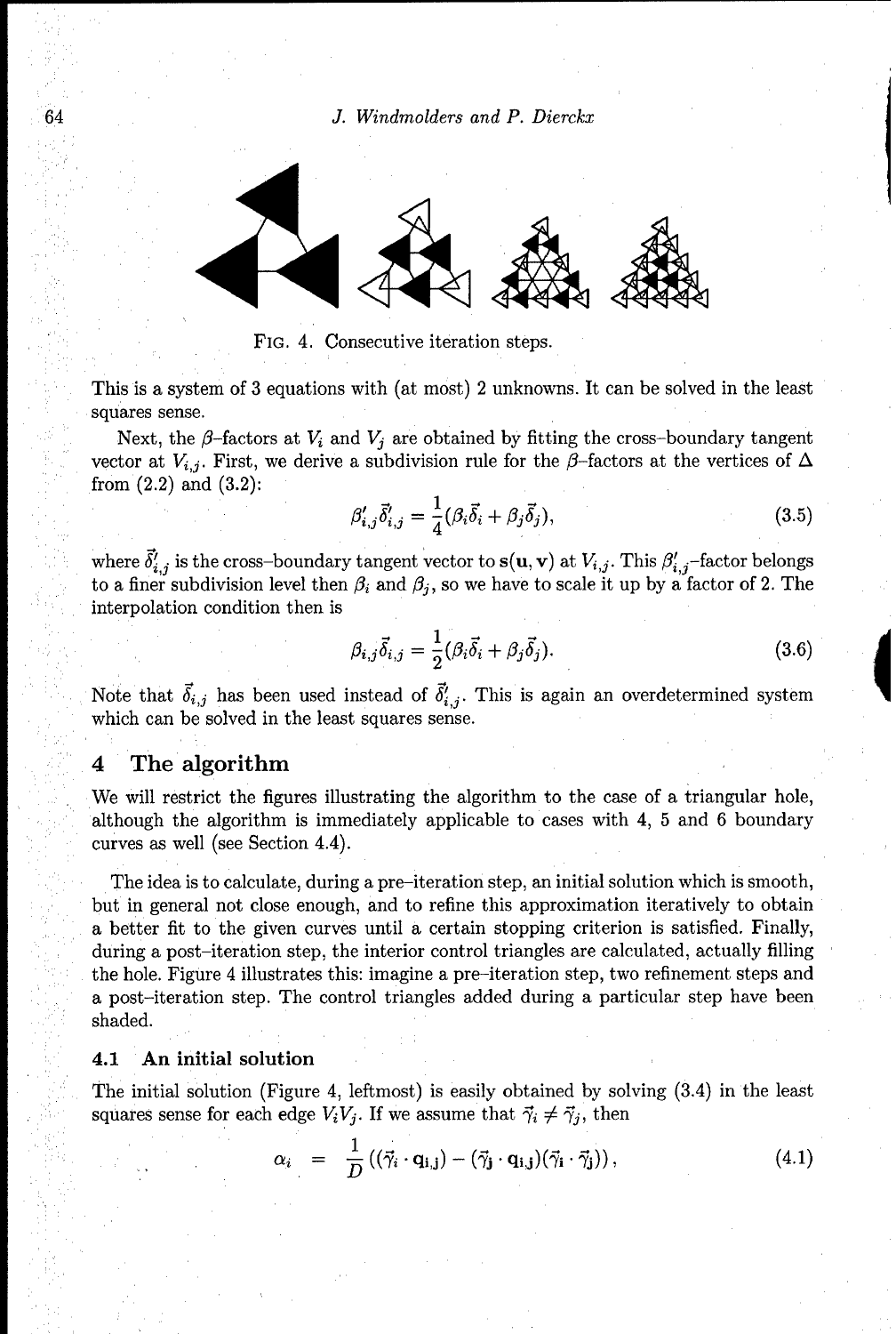Uniform *Powell-Sabin splines* 65

$$
\alpha_j = \frac{1}{D} \left( -(\vec{\gamma}_j \cdot \mathbf{q}_{\mathbf{i}, \mathbf{j}}) + (\vec{\gamma}_i \cdot \mathbf{q}_{\mathbf{i}, \mathbf{j}}) (\vec{\gamma}_i \cdot \vec{\gamma}_j) \right), \tag{4.2}
$$

where  $D = 1 - (\vec{\gamma}_i \cdot \vec{\gamma}_j)^2$ . This yields two  $\alpha$ -factors per vertex: one for each boundary edge being incident to that vertex. Therefore,  $T_i$  is completely determined. The  $\beta$ -factors can be calculated by writing (3.3) for both edges incident with the vertex and eliminating  $c_2$ , respectively  $c_1$ , e.g., for Figure 3, right,

$$
\beta_1 = \alpha_2(\vec{\gamma}_2 \cdot \vec{\delta}_1), \quad \beta_2 = -\alpha_1(\vec{\gamma}_1 \cdot \vec{\delta}_2). \tag{4.3}
$$

There exist pathological cases where  $\vec{\gamma}_2 \perp \vec{\delta}_1$  or  $\vec{\gamma}_1 \perp \vec{\delta}_2$ . Our algorithm then sets  $\beta_1 = \alpha_1$ , resp.  $\beta_2 = \alpha_2$ . For the case  $\vec{\gamma}_i = \vec{\gamma}_j$ , (3.4) has no solution in the least-squares sense. Assuming that  $s_i$  is a straight line from  $s(V_i)$  to  $s(V_i)$ , the  $\alpha$ -factors can then be determined from the projection onto the domain plane, where the size of the so-called PS-triangles (the projections of the control triangles) is fixed. The reader can verify that this yields  $\alpha_i = \alpha_j = \frac{1}{2} |V_i V_j|$ .

## 4.2 The iteration step

First the control triangles from the previous steps are rescaled by subdivision. This is simply done by scaling down the  $\alpha$ - and  $\beta$ -factors:  $\alpha_i \leftarrow \frac{\alpha_i}{2}$  and  $\beta_i \leftarrow \frac{\beta_i}{2}$ , for each  $V_i \in \delta \Delta$ . Next, a new control triangle is created in between any two adjacent vertices at the coarser level. This situation is illustrated in Figure 5, left, where the darker triangles are known. We are looking for the  $\alpha$ -and  $\beta$ -factors for the middle control polygon, which is tangent to the surface at  $S(V_k)$ ,  $V_k = \frac{1}{2}(V_i + V_j)$ . Consider the  $\alpha$ -factor first. In order to obtain a better fit, we try to interpolate **p** at  $V_{i,k} = \frac{1}{2}(V_i + V_k)$  and  $V_{k,j} = \frac{1}{2}(V_k + V_j)$ . This yields a set of fitting equations

$$
\begin{cases}\n\alpha_i \vec{\gamma}_i - \alpha_k \vec{\gamma}_k &= \mathbf{q}_{i,k}, \\
\alpha_k \vec{\gamma}_k - \alpha_j \vec{\gamma}_j &= \mathbf{q}_{k,j},\n\end{cases} (4.4)
$$

where  $\alpha_i$  and  $\alpha_j$  are known. Thus,  $\alpha_k$  can be obtained as the least-squares solution of  $(4.4):$ 

$$
\alpha_k = \frac{1}{2} (\vec{\gamma}_k \cdot (\alpha_i \vec{\gamma}_i - \mathbf{q}_{i,k} + \mathbf{q}_{k,j} - \alpha_j \vec{\gamma}_j)). \tag{4.5}
$$

The  $\beta_k$ -factor is found by fitting the cross-boundary vectors at  $V_{i,k}$  and  $V_{k,j}$ , i.e., by solving the following system in the least-squares sense:

$$
\begin{cases}\n\beta_{i,k}\vec{\delta}_{i,k} = \frac{1}{2}(\beta_i\vec{\delta}_i + \beta_k\vec{\delta}_k),\\ \n\beta_{k,j}\vec{\delta}_{k,j} = \frac{1}{2}(\beta_k\vec{\delta}_k + \beta_j\vec{\delta}_j),\n\end{cases}
$$
\n(4.6)

where  $\beta_i$  and  $\beta_j$  are known. If  $\vec{\delta}_{i,k} = \vec{\delta}_k = \vec{\delta}_{k,j}$ , as is always the case for a planar curve, this system has no solution in the least-squares sense. The  $\beta_k$  factor can then easily be obtained by equation (3.6), i.e., by subdivision and upscaling.

#### 4.3 The interior control points

Finally, as soon as the user supplied edge curves have been approximated well enough, the interior control points at the eventual refinement level have to be calculated. We will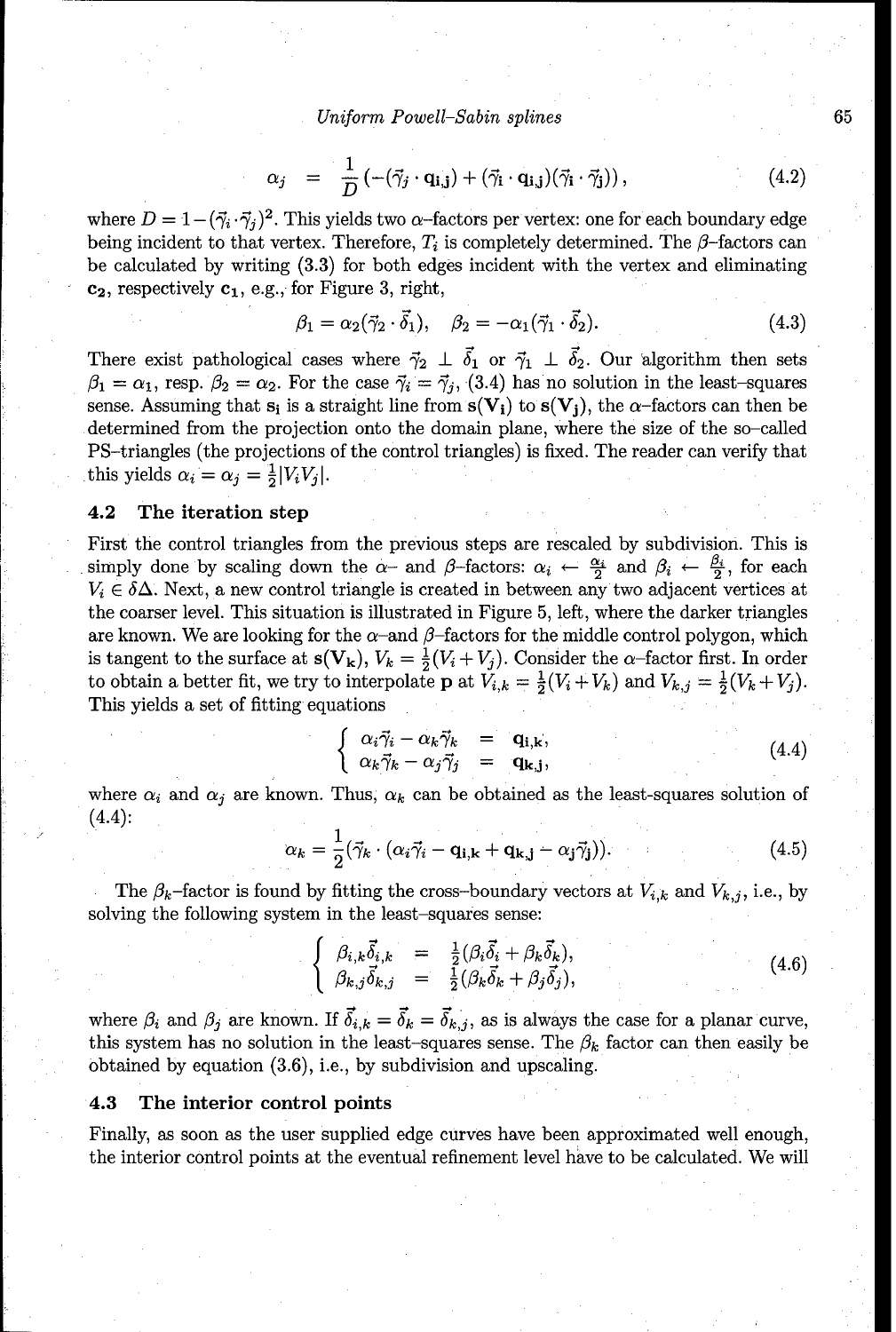66 J. Windmolders and *P. Dierckx*



FIG. 5. The refinement and post-iteration steps.



FIG. 6. The hole and the triangular patches.

discuss three possibilities by the help of an example; Figure 6 shows a hole (left) and two filling patches (right).

- Copy From Initial. The interior control points are obtained directly from the initial solution by subdivision. This guarantees that the interior of the patch is smooth. A disadvantage is that the inner of the first approximation in general has no connection with the shape of the edge curves. This can cause unwanted artefacts near the boundary, after a few iterations (see Figure 7, left). The next option will therefore take edge features into account.
- Averaging. We will fill the hole gradually by calculating a ring of control triangles during each pass, going from the edge towards the inner of the patch. Figure 5, right shows an example where each ring has a different shade of grey. At each step, a control triangle of the current ring is obtained by averaging six surrounding control triangles. These come from the initial solution, or, if possible, from a previously calculated ring. Edge features are now smoothed out towards the inner of the patch. However, there is a main disadvantage to this approach, if averaging is applied after the last iteration step: the unwanted artefacts mentioned before are now repeated for every ring, smoothed out towards the inner of the surface, as shown on Figure 7, middle.
- Instant Update. A good compromise would be to take edge features into account before we finish iterating. This can be accomplished by subdividing the initial solution at each refinement step, but, we always overwrite its edge with the most recent boundary approximation. The results of this strategy are depicted in Figure 7, right.

In any case can the user change the interior control triangles, and still he has a *Cl*continuous filling patch, fitting the specified edge curves with demanded precision.